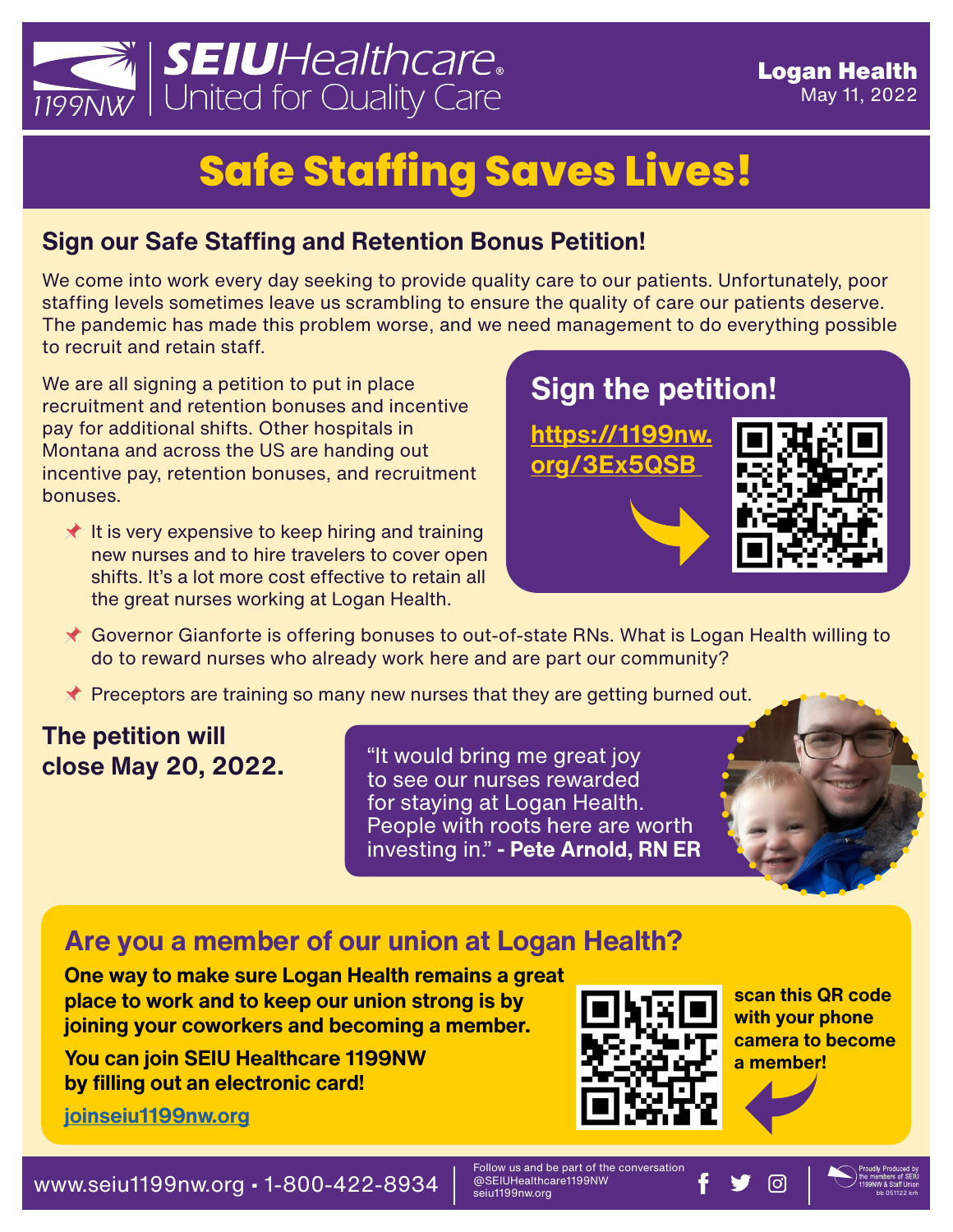# **Helping Hands**

My name is Donna Nelson. I am a delegate and an Executive Board Member in our union. It has come to my attention that we have a member in need. I have received permission to share her story with you.





Elizabeth "Beth" Angermeier has been a nurse for 24 years and a Behavioral Health nurse at Logan Health for the last 6 years. In October 2021 she noticed some nodules in her left bicep, left back, right thigh, and swollen lymph nodes in her right axilla. After biopsy it was determined she had Squamous Cell Carcinoma. Unfortunately, this did not come as a surprise to her. A PET scan revealed that she had metastasis to her brain, lungs, lower colon, bicep, bilateral elbows, and numerous subcutaneous nodules. Beth has endured and recovered from Cancer in the past. She has been diagnosed with Basal Cell Carcinoma x 6 and Melanoma in 2014. January 2022 started a rigorous oncology treatment plan for the diagnosis of Stage 4 Metastatic Melanoma. To date she has completed her Immunotherapy, as well as Sterotactic Radiographic surgery to the lesion in her brain and bicep. Of course, you can imagine the side effects and many missed days of work. Her Earned Time is all but depleted as well as her CIB after a hip

fracture and Covid rule outs and having the actual virus. She continues to work as she can and is the sole supporter of her daughter and 2 grandsons (who have their own medical needs).

What a tragedy this must be for her. I share her story with you today in hopes that we (the members of our union) can rise together to help one of our own in their time of need. In our contract we won the right to donate ETV directly to a fellow nurse instead of the current policy of monies going into one large pot and management deciding who should receive assistance.

So today I am asking if each nurse in our bargaining unit can donate 1 hour of ETV directly to Beth. It would significantly decrease the financial burden she is under and allow her to focus more on her treatment. If you would like to support Beth in her time of need, you only have to email HR4U. org and indicate the number of hours you would like to donate to Beth. There is no form to fill out currently. Your email will serve as written notice of the donation. It will take 1-2 payroll cycles for the donations to be transferred.

### **To all those who help support our nurses in need – THANK YOU!**

*If you know of a nurse in need, please reach out to your Delegate or our Union Organizer, Julie Anderson, so we may support each other in our Union Family.*



Follow us and be part of the conversation<br>@SEIUHealthcare1199NW